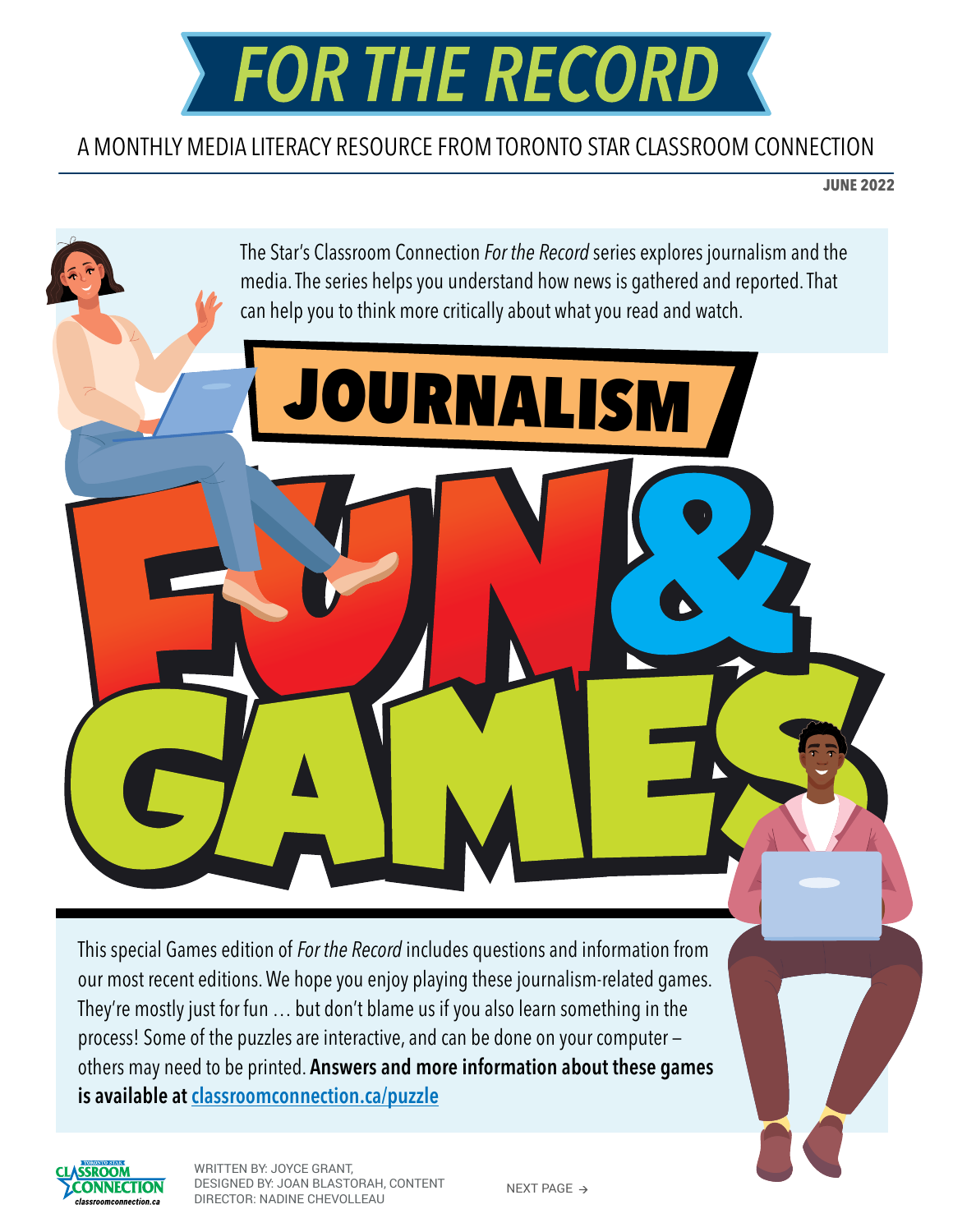

# **THAT'S FUNNY!**

Some of the most popular features in any newspaper are the comics. For our November 2021 *For the Record* about comics, we interviewed artist Rina Piccolo, who creates the comic *Rhymes With Orange*, which runs in the Star as well as 300 other newspapers. Read that interview [HERE](https://www.classroomconnection.ca/uploads/5/1/5/1/51516751/for_the_record-nov_2021.pdf).

### **FOLLOW THE FOUR STEPS BELOW TO CREATE A FUNNY COMIC STRIP**

**STEP 1** Write down your ideas-like a very short story. Give it a beginning, a middle and a funny ending. Think of what the characters might be saying. For instance:

**– Frame 1:** (Rami and Sara.) Rami is holding a frog. He says, "Sara, want to see my talking frog?"

**– Frame 2:** Sara says, "Hello, frog!"

(The frog looks blankly at her, saying nothing.) Sara: "Speak!"

**– Frame 3:** Sara says, "That's not a talking frog!" She stomps away, annoyed.

**– Frame 4:** (Sara is gone; it's just Rami and the frog.) The frog says, "I wonder what she was so angry about!"

**STEP 2** Draw the characters in each frame. Leave room for speech bubbles.

**STEP 3** Add speech bubbles and text.

**STEP 4** Add some details, colour your comic and share it with your friends





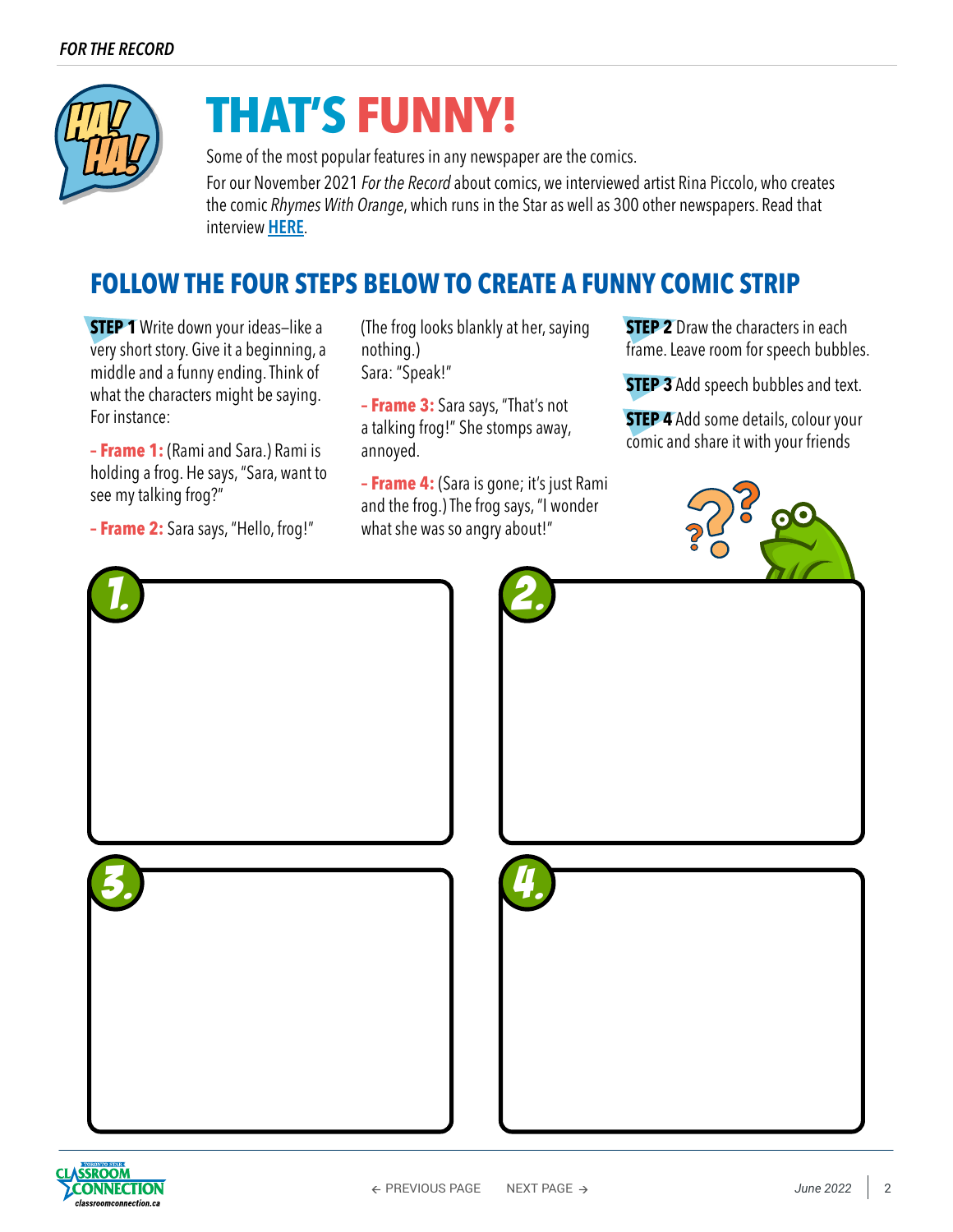

# **WORD SEARCH IN THE NEWS**

Find these journalism words. Words can run in all directions — horizontally, vertically, diagonally, backwards and letters can be used more than once.

| A                | $\mathbf 0$  | B                | I              | T              | U              | $\mathsf{A}$            | R.           | Y              | E                | L            | B            | G              | W              | P           | D                       |
|------------------|--------------|------------------|----------------|----------------|----------------|-------------------------|--------------|----------------|------------------|--------------|--------------|----------------|----------------|-------------|-------------------------|
| S                | Τ            | $\mathbf 0$      | $\mathsf C$    | $\mathsf K$    | P              | $\overline{\mathsf{R}}$ | $\mathbf{I}$ | $\mathbf C$    | E                | Τ            | N            | Y              | E              | H           | M                       |
| $\bigcup$        | Q            | $\boldsymbol{X}$ | $\mathbf C$    | L              | B              | $\mathsf J$             | H            | $\overline{1}$ | E                | $\mathsf R$  | $\bigcup$    | $\mathsf T$    | $\mathsf{A}$   | E           | F                       |
| D                | E            | $\overline{1}$   | F              | $\overline{1}$ | S              | S                       | $\mathsf{A}$ | L              | $\mathsf C$      | S            | N            | $\overline{Z}$ | $\mathsf{T}$   | F           | $\overline{\mathsf{R}}$ |
| $\boldsymbol{0}$ | F            | $\mathsf{A}$     | X              | P              | E              | E                       | L            | $\mathsf R$    | $\boldsymbol{0}$ | E            | $\mathsf C$  | G              | $\mathsf{H}$   | K           | $\boldsymbol{0}$        |
| $\mathsf K$      | $\mathbf C$  | Y                | B              | $\overline{1}$ | X              | Τ                       | B            | $\mathsf{A}$   | M                | E            | $\mathbf C$  | $\mathbf 0$    | E              | G           | N                       |
| $\bigcup$        | R.           | H                | Q              | D              | W              | A                       | $\bigcup$    | E              | $\mathsf{I}$     | X            | Q            | $\mathsf{V}$   | $\mathsf{R}$   | P           | $\mathsf T$             |
| $\mathbf C$      | $\mathbf 0$  | S                | T              | R              | $\mathsf{A}$   | G                       | S            | D              | $\mathbf C$      | $\mathsf{R}$ | $\mathsf{A}$ | $\bigcup$      | $\mathsf{J}$   | B           | $\mathsf{P}$            |
| S                | S            | $\bigcup$        | N              | X              | $\mathsf R$    | $\mathsf{I}$            | $\mathsf{L}$ | $\mathsf{A}$   | S                | Y            | $\mathbf{0}$ | Z              | $\overline{0}$ | S           | $\mathsf{A}$            |
| D                | S            | S                | $\mathsf T$    | Z              | T              | Τ                       | N            | E              | T                | $\mathsf K$  | M            | $\mathsf T$    | P              | $\mathsf T$ | G                       |
| $\mathsf{I}$     | W            | $\mathsf{A}$     | $\mathsf{V}$   | R              | $\overline{1}$ | S                       | E            | H              | $\mathsf{R}$     | F            | $\mathbf 0$  | $\mathbf 0$    | $\mathsf{I}$   | $\mathsf C$ | E                       |
| B                | $\mathbf 0$  | H                | E              | P              | $\mathbf C$    | E                       | S            | $\mathsf{T}$   | $\mathbf{I}$     | H            | $\mathsf{R}$ | $\overline{R}$ | N              | D           | $\mathsf{Z}$            |
| $\mathbf{0}$     | $\mathsf{R}$ | $\mathsf{V}$     | $\overline{0}$ | $\mathsf T$    | L              | $\mathsf{V}$            | S            | S              | P                | Τ            | $\mathsf{J}$ | X              | $\mathbf{I}$   | W           | E                       |
| $\mathsf K$      | D            | M                | $\bigcup$      | $\mathsf{I}$   | E              | N                       | M            | $\mathsf{A}$   | S                | $\mathsf R$  | $\mathsf{V}$ | $\mathbf 0$    | $\mathbf{0}$   | A           | J                       |
| $\mathsf{A}$     | E            | N                | $\mathsf{A}$   | S              | F              | $\overline{1}$          | L            | M              | T                | X            | D            | $\overline{U}$ | N              | Q           | G                       |

| Advertisement   | Classified | Investigate | Quote       |
|-----------------|------------|-------------|-------------|
| Article         | Crossword  | Masthead    | Sports      |
| Arts            | Editorial  | Obituary    | Stock price |
| <b>Business</b> | Feature    | Opinion     | Sudoku      |
| Comic strip     | Front page | Photo       | Weather     |

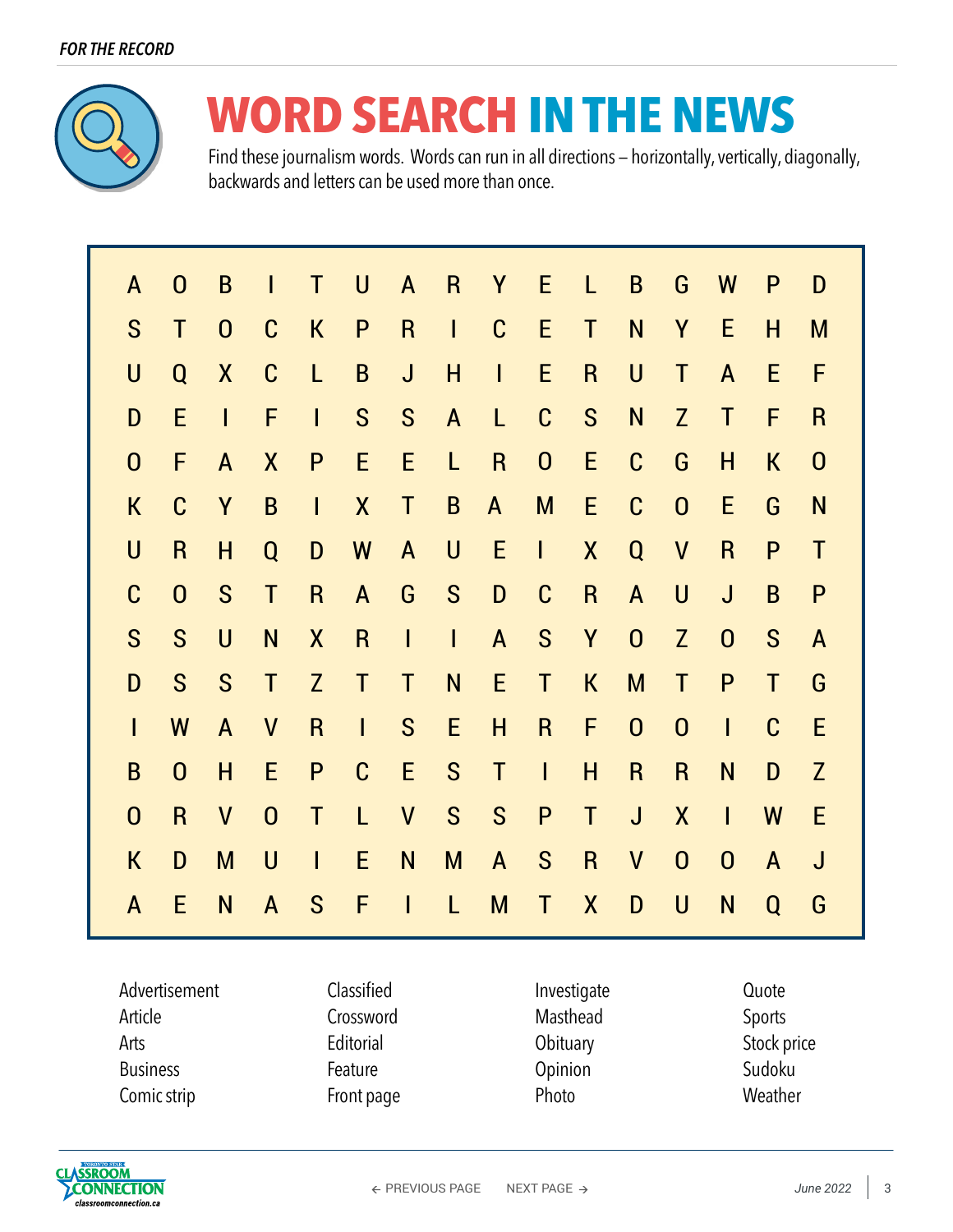

## **BE AN INVESTIGATOR**

In September 2021 we published a two-part *For the Record* on investigative journalism, featuring an interview with the Toronto Star's Kevin Donovan. Unscramble the words below to find some of the words pertaining to his demanding and exciting job.

| OROCIPNRTU | MNHAU SRHIGT      |
|------------|-------------------|
| PBCUIL     | ESIL              |
| UHTTR      | <b>TGEREONNMV</b> |
| LELAGLI    | NRCVEOU           |
| $G \mid D$ | LNCADAS           |
| ERCSEHAR   | UERCSO            |
| ERESTC     | <b>XPOEES</b>     |

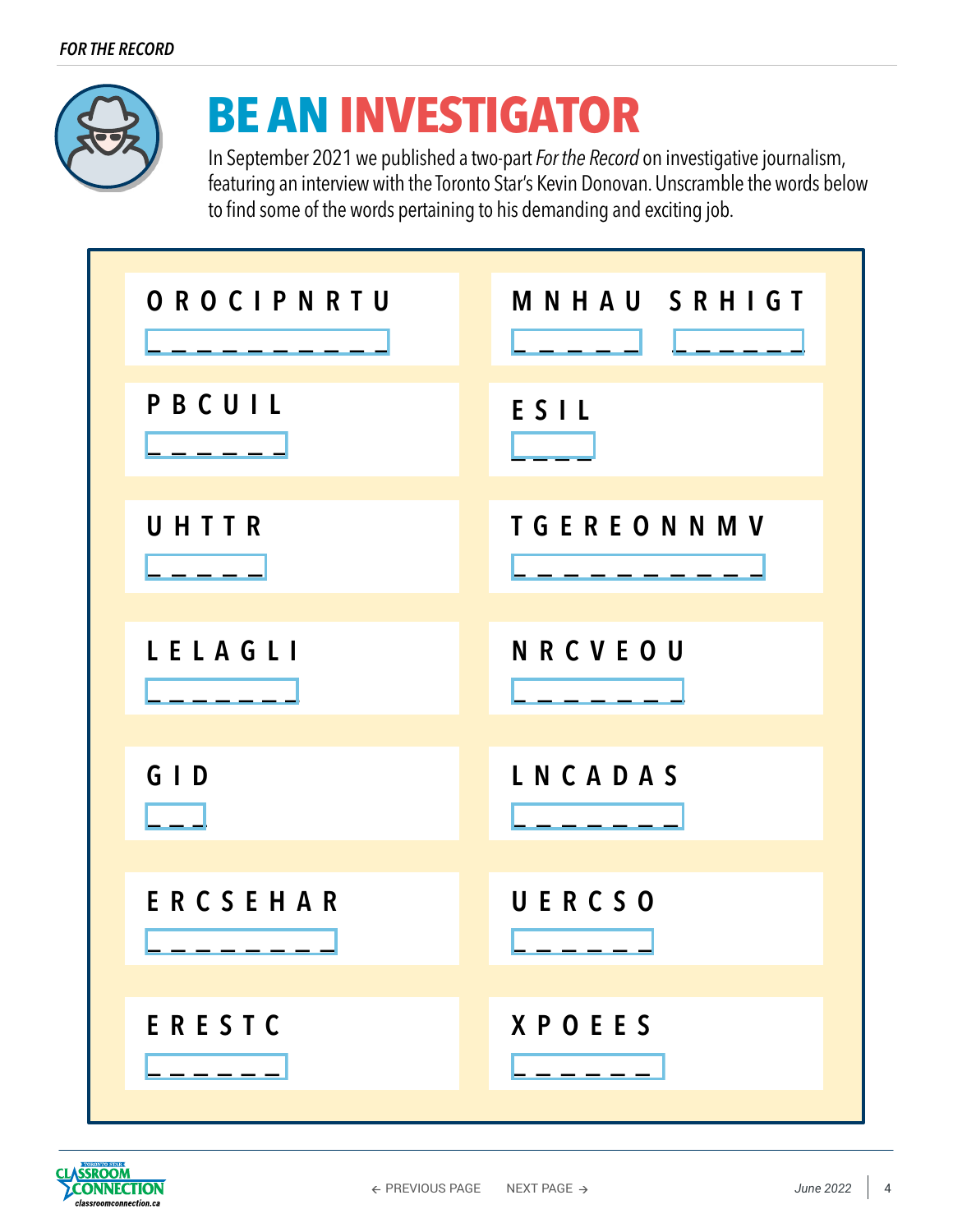

### **WORD SCRAMBLE**

See how many words you can make from the letters:

### **REPORTERS**





# **WORD LADDER**

Change just one letter to create the next word, to go from **READ** to **NEAT** and WROTE to **SHONE**. Use the clues to help you figure out the word.



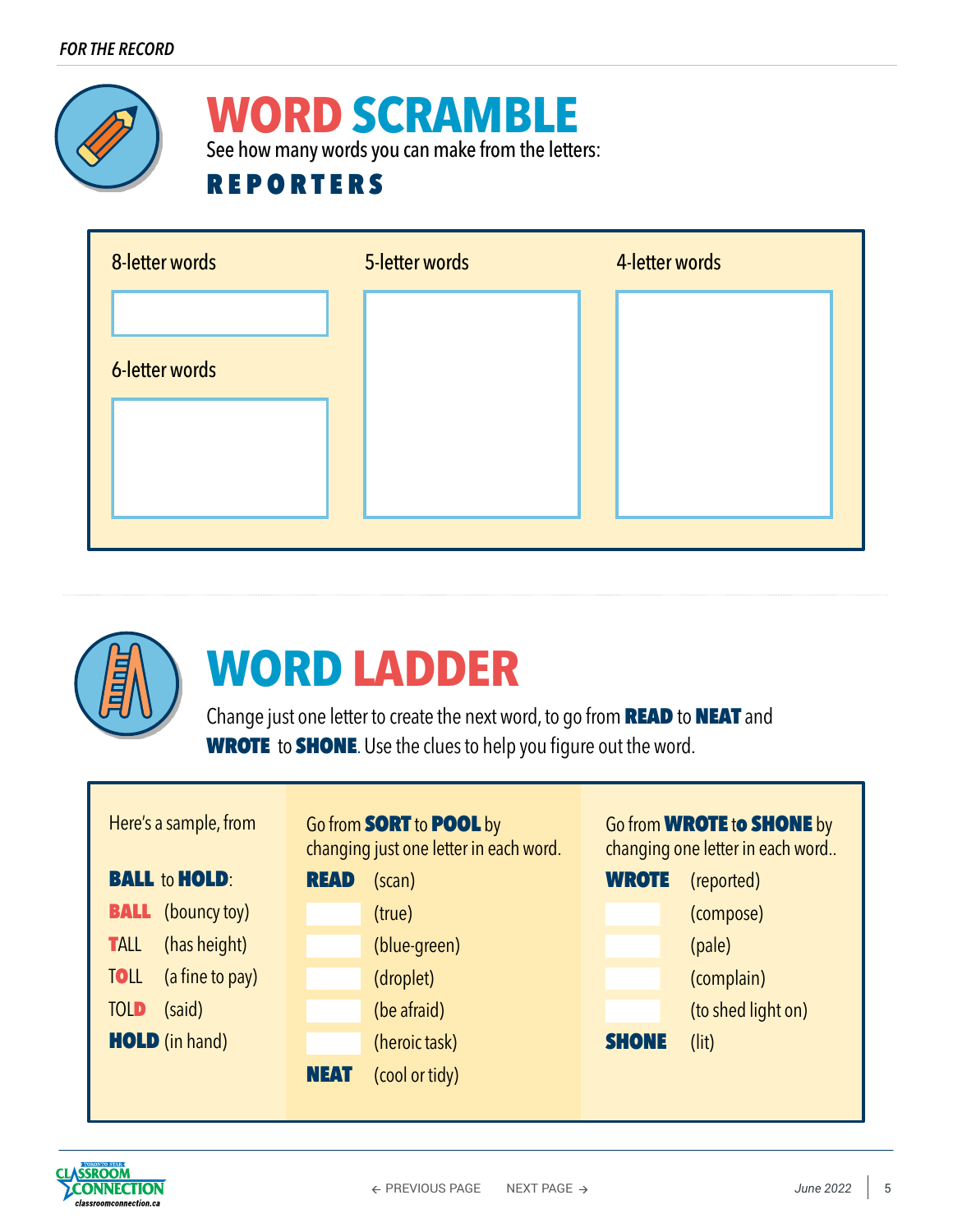

## **FILL IN THE BLANKS**

Fill in the blanks using information from *For the Record's* ["The Medium is the Message"](https://www.classroomconnection.ca/uploads/5/1/5/1/51516751/for_the_record-mar._2022.pdf) edition, March 2022.

| 1. The Canadian who coined the phrase "the medium is the message."                                                                                 |
|----------------------------------------------------------------------------------------------------------------------------------------------------|
| 2. Magazines print news from months ago. Newspapers may publish news<br>from the day before. What digital platforms can reach readers in a second? |
| 3. Ted Turner popularized the 24-hour news cycle with what network?                                                                                |
| 4. When not much news is happening for broadcasters to report, they're having a                                                                    |
| 5. Most news organizations post on social media and this central platform for their news                                                           |
| 6. Magazines tend to publish articles that are longer and more                                                                                     |
| 7. Social media is often first to publish                                                                                                          |